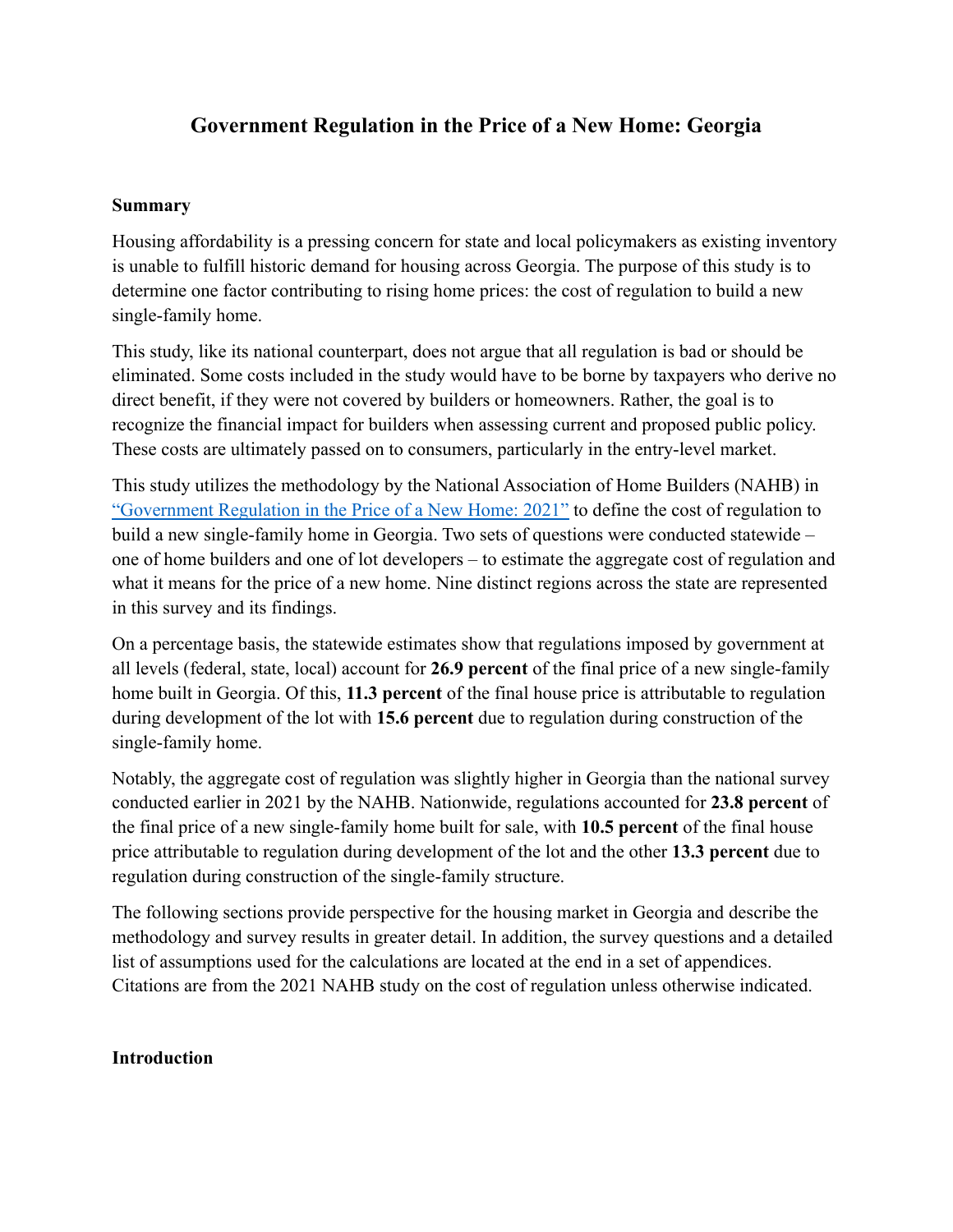Georgia once boasted one of the nation's most affordable housing markets. That and other cost-of-living advantages have helped spur population growth of at least 10 percent in every census count since 1950. The state added more than 5.2 million new residents between 1980 and 2020, a 96 percent increase.

In recent years, however, housing affordability has been an increasing concern for state and local policymakers. The surge of new residents alone is not to blame. The [number of building permits](https://www.census.gov/construction/bps/statemonthly.html) [issued](https://www.census.gov/construction/bps/statemonthly.html) in Georgia, according to Census Bureau data, crashed during the Great Recession and has yet to fully recover despite continued, rapid population growth. As one illustration, the annual number each year from 1995 to 2007 was higher than in any year since then. Put another way, more building permits were issued during the last five years of the 1990s than during the entire decade from 2010 to 2019.

Georgia's housing affordability problem is first and foremost a problem of too little supply.

Yet, too often, policymakers pay scant attention to the problem of supply and instead focus their energies on the demand side. This takes the form of policies such as rent controls and subsidies for buyers or renters. These policies can dampen the supply of new housing at affordable prices by dis-incentivizing builders. Even those policies ostensibly designed to boost the supply of affordable housing, such as inclusionary zoning, tend to push market prices higher overall because developers seek to recoup some of their forgone revenues from designated "affordable" units with higher revenues from other units.

One exception to this blind spot for policymakers was a [2019 Study Committee on Workforce](https://www.house.ga.gov/Committees/en-US/WorkforceHousing.aspx) [Housing](https://www.house.ga.gov/Committees/en-US/WorkforceHousing.aspx) created by the Georgia House of Representatives. The [committee's report](https://www.house.ga.gov/Documents/CommitteeDocuments/2019/Workforce_Housing/Workforce_Housing_Study_Committee_Final_Report.pdf) notes, in one pertinent part: "There are existing barriers to the development of attainable workforce housing in Georgia which can be organized by the 'Four L's': LABOR, LAND, LUMBER, & LAWS."

In setting out to tackle the issue of housing affordability, the Georgia Public Policy Foundation surveyed a number of stakeholders and policymakers in a variety of relevant industries over a period of several months during 2020-2021. The Foundation subsequently determined the greatest need concerned not only the question of supply, but more specifically the fourth of the "Four L's"*—*Laws. Many stakeholders interviewed discussed the prevalence of costly regulations across numerous jurisdictions within Georgia, which has 159 counties and more than 500 incorporated municipalities.

## **Methodology**

As noted previously by the NAHB, "a study of housing regulation that seeks to be reasonably comprehensive needs to collect information from builders and developers, as they are the most accurate source that have experience with a broad enough range of regulations to provide information about them."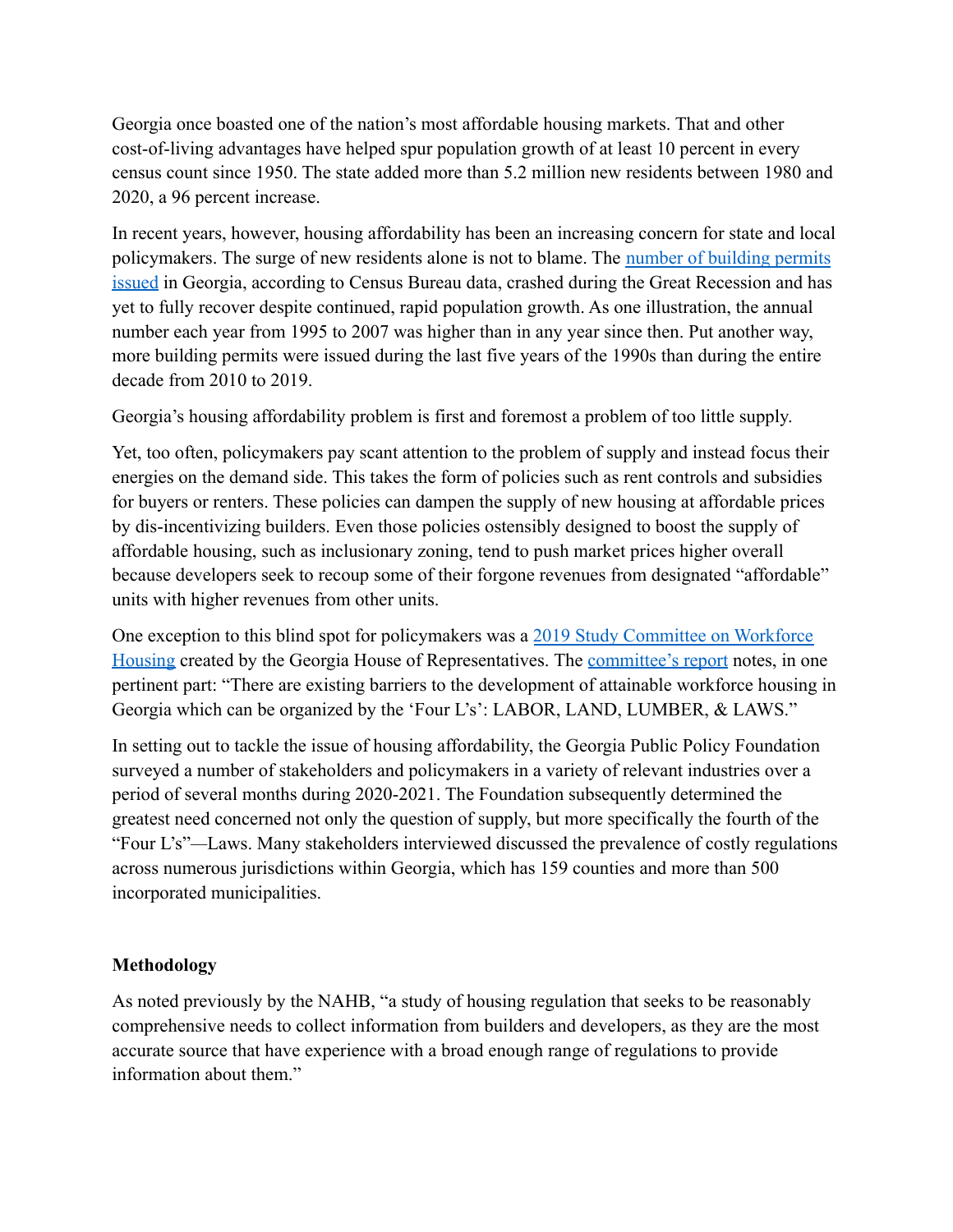To capture the cost of regulation, the Georgia Public Policy Foundation sent the survey electronically to 986 members of the Home Builders Association of Georgia (HBAG) in October 2021. A total of 55 builders and 31 lot developers provided complete and usable responses. Respondents who completed the survey received gift cards for their participation.

To determine the cost during lot development, the Foundation surveyed HBAG members with experience developing single-family lots and selling them to builders. Most of these questions (Appendix II) asked for costs as a fraction of the final lot price. HBAG members with experience building single-family homes completed a survey in which most of the questions (Appendix III) asked for costs as a fraction of the builder's construction costs.

The surveys ask builders and developers for information they can reasonably be expected to provide. The surveys don't ask for a breakdown of costs attributable to different levels of government, as this is often difficult to impossible for a builder or developer to determine.

For example, building codes are adopted and enforced at the local level. However, some are adopted at the state level, and states may have varying rules for how much local jurisdictions are or are not allowed to modify the codes. Moreover, several federal agencies (including the Department of Energy, the Federal Emergency Management Agency and the Environmental Protection Agency) actively participate in the development of national model codes, which ultimately form the basis for the locally administered codes. DOE also has a budget to persuade state and local governments to adopt more stringent codes. It is reasonable to ask builders for the cost of moving to a different building code, but not to tease out the contributions different levels of government make to the final code.

Similarly, the surveys cannot capture the cost impacts of some categories of regulation. Although lumber prices affect the cost of new housing, and some federal policies (import duties, amount of timber harvested from federal lands, etc.) undoubtedly have an impact on lumber prices, builders are not expected to quantify the effect those policies.

To convert the average responses from builders and developers to costs as a share of final house prices, the survey results were combined with other information—such as independent construction cost estimates, terms on development and construction loans, how long it takes to build a home and profit margins—completely documented in Appendix I.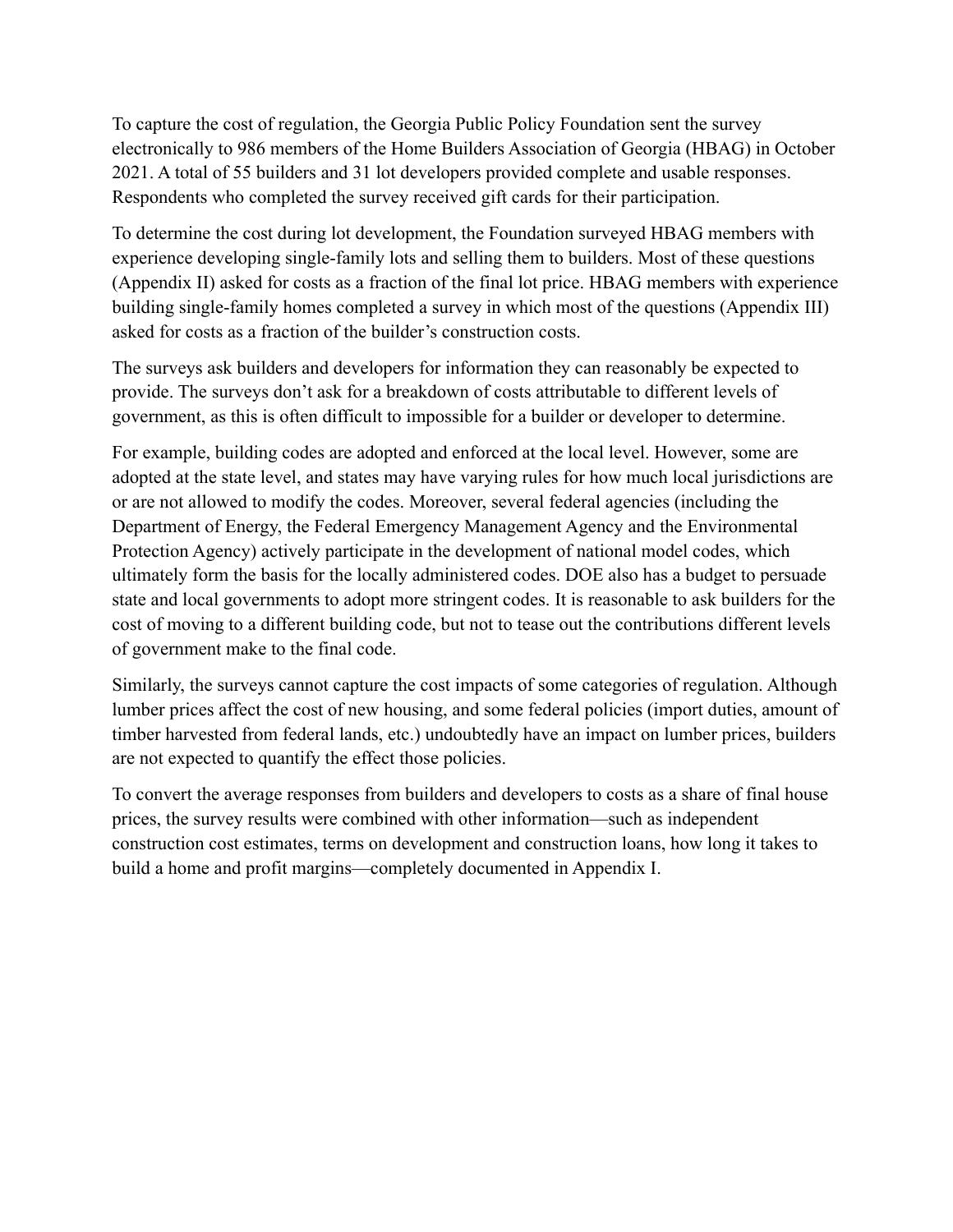| A. DURING LOT DEVELOPMENT                                |                   |                                  |                               |                                  |                               |
|----------------------------------------------------------|-------------------|----------------------------------|-------------------------------|----------------------------------|-------------------------------|
|                                                          | Share With the    | Regulation as a % of Lot Cost    |                               | Regulation as a % of House Price |                               |
|                                                          | Regulatory        |                                  | Average When   Average Across |                                  | Average When   Average Across |
|                                                          | Cost              | Present                          | All Lots                      | Present                          | All Lots                      |
| Cost of applying for zoning approval                     | 100.0%            | 5.2%                             | 5.2%                          | 1.3%                             | 1.3%                          |
| Hard costs of compliance (fees, required studies, etc.)  | 100.0%            | 13.2%                            | 13.2%                         | 3.3%                             | 3.3%                          |
| Land dedicated to the govt. or otherwise left unbuilt    | 86.2%             | 14.8%                            | 12.9%                         | 3.7%                             | 3.2%                          |
| Standards (setbacks, etc.) that go beyond the ordinary   | 92.9%             | 11.0%                            | 10.3%                         | 2.7%                             | 2.6%                          |
| Complying with OSHA/other labor requirements             | 64.0%             | 3.2%                             | 2.3%                          | 0.8%                             | 0.6%                          |
| Pure cost of delay (if regulation imposed no other cost) | 100.0%            | 1.5%                             | 1.5%                          | 0.4%                             | 0.4%                          |
| All Regulation During Development                        |                   |                                  | 45.2%                         |                                  | 11.3%                         |
| <b>B. DURING CONSTRUCTION OF THE STRUCTURE</b>           |                   |                                  |                               |                                  |                               |
|                                                          | Share With the    | Reg. as a % of Construction Cost |                               | Regulation as a % of House Price |                               |
|                                                          | <b>Regulatory</b> | Average When                     | Average Across                |                                  | Average When   Average Across |
|                                                          | Cost              | Present                          | All Lots                      | Present                          | All Lots                      |
| Fees paid by the builder after purchasing the lot        | 97.9%             | 3.7%                             | 3.7%                          | 2.3%                             | 2.3%                          |
| Changes to building codes over the past 10 years         | 97.9%             | 11.4%                            | 11.2%                         | 7.1%                             | 7.0%                          |
| Architectural design standards beyond the ordinary       | 71.2%             | 9.1%                             | 6.6%                          | 5.7%                             | 4.1%                          |
| Complying with OSHA/other labor requirements             | 80.0%             | 3.6%                             | 3.0%                          | 2.3%                             | 1.9%                          |
| Pure cost of delay (if regulation imposed no other cost) | 94.4%             | 0.7%                             | 0.6%                          | 0.4%                             | 0.4%                          |
| All Regulation During Construction of the Structure      |                   |                                  | 25.1%                         |                                  | 15.6%                         |
| TOTAL COST OF REGULATION                                 |                   |                                  |                               |                                  | 26.9%                         |

Table 1. Average Regulatory Costs for a Single-family Home in Georgia (Percentage)

### **Regulation during Development**

Table 1 shows estimates of regulation as a percentage of both the lot cost, and the final house price. The table shows the share of developers subject to the regulation, the average cost of the regulation when it exists, and the average cost of the regulation across all homes (i.e., with answers of "zero" included in the average).

Every developer who responded to the survey reported regulatory costs at the zoning approval stage. Regulatory costs imposed at this time can include fees paid directly to a government, as well as requirements for environmental impact, traffic, archeological or other studies. On average, these costs account for 5.2 percent of the price the builder pays for the lot, which translates to 1.3 percent of the final house price.

All developers in the survey also reported incurring regulatory costs after obtaining zoning but sometime later during the development process. This may include costs of complying with, for example, requirements to mitigate environmental impacts, as well as actual fees. Governments impose impact, utility hook-up, and other types of fees when site work begins. On average, these costs account for 13.2 percent of the builder's lot cost, 3.3 percent of the final house price.

Also common (reported by 86.2 percent of developers) are requirements to dedicate land to the government (e.g., for a park) or otherwise leave a portion of it undeveloped. In these cases the developer must pay for the land but is not allowed to derive revenue from it, driving up costs on the lots that can be developed and sold. Averaged across all lots in the study (including those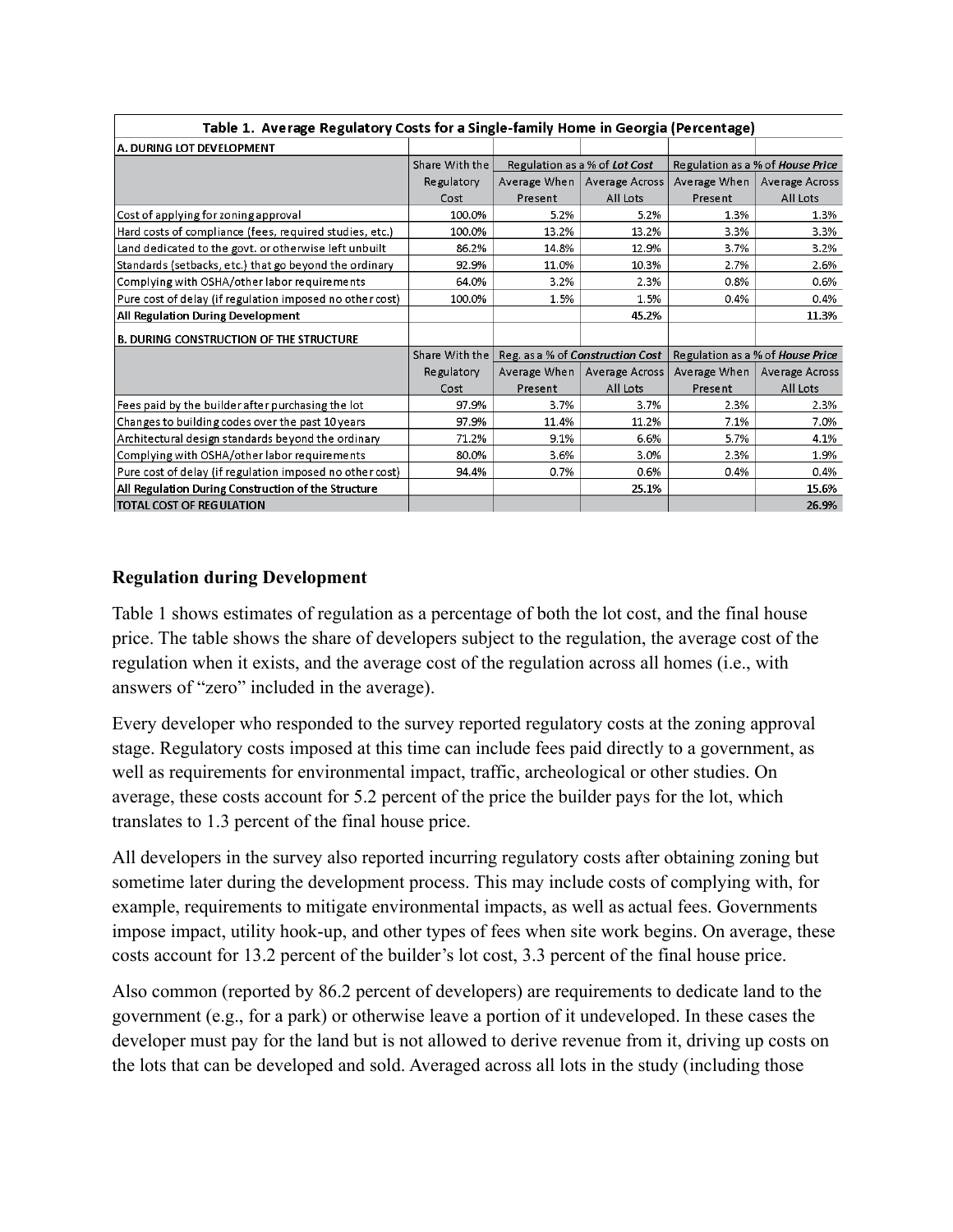with zero costs for requirements to leave some land undeveloped), these requirements account for 12.9 percent of the price of the lot, and 3.2 percent of the final house price.

Local governments often require that new development conform to community design standards. These may include specific requirements for lot size and design, sidewalks, landscaping, etc. The survey specifically asks about standards that go beyond the ordinary. For example, in the absence of regulation, the developer is still likely to provide some landscaping. This study assumes a design standard imposes no cost unless it requires the developer to provide landscaping (or something else) that costs more than the developer's ordinary practice.

A large share of developers (92.9 percent) reported being subject to design standards that go beyond what they would ordinarily do and add to their costs. Averaged across all lots in the study, these requirements account for 10.3 percent of price of the lot, and 2.6 percent of the final house price.

OSHA is responsible for labor safety standards. State or local governments may have safety standards as well. Safety of construction workers is important, and there is a broad level of support for a variety of safety rules. However, NAHB has criticized particular standards for attempting to regulate risks that don't really exist in residential construction (e.g. beryllium), imposing costs significantly greater than needed to ensure worker safety (e.g. silica) or accomplishing little beyond driving up recordkeeping costs (e.g. Volks rule).

Although reported less often than other regulatory costs incurred during development, 64.0 percent of developers said that complying with OSHA or other labor standards added to their costs. Averaged across all lots in the study, these standards account for 2.3 percent of the price of a lot, and 0.6 percent of the final house price.

Even when regulation imposes no direct costs, it can have a financial impact if it delays the development process. If nothing else, if it takes longer to develop and sell a lot, interest on a development loan will typically accrue.

Every developer in the survey said complying with regulations typically caused a delay. Using the interest rate and other assumptions described in Appendix I, it was calculated that the "pure" cost of this delay (i.e., the cost of the delay even if regulation imposed no other costs) on average accounts for 1.5 percent of the price of a lot, and 0.4 percent of the final house price.

Every developer in the survey reported experiencing some type of regulatory cost. Added together, the development regulatory costs captured by the survey account for **45.2 percent** of the price of a lot, and **11.3 percent** of the final house price.

## **Regulation during Construction**

Table 1 also shows the impacts of regulation imposed during construction, after a builder has acquired the lot from a developer. Most single-family builders responding to the survey questions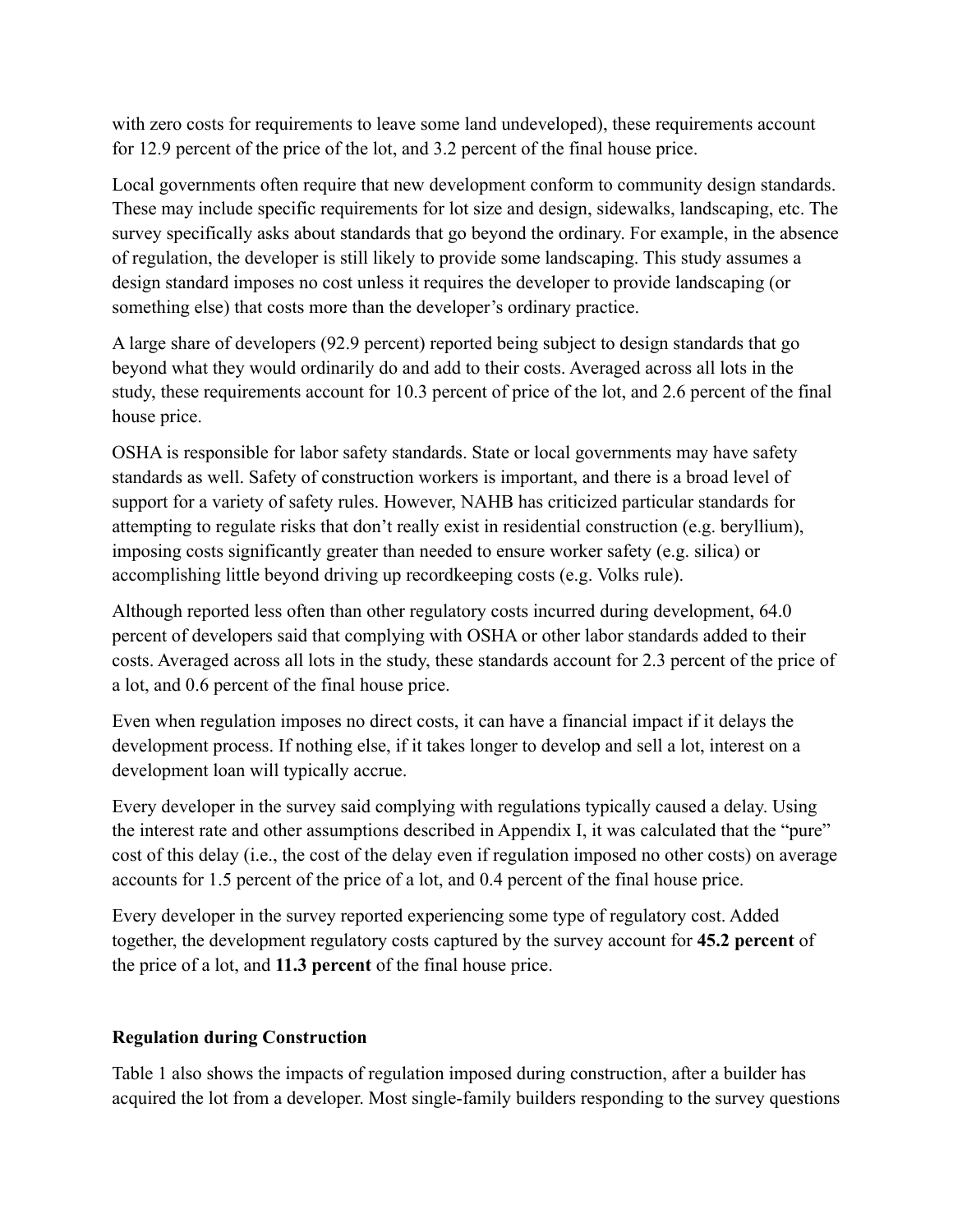(97.9 percent) reported paying fees during this phase of the project. These could be building permit or inspection fees, as well as additional impact or utility hook-up charges not covered by the developer. Across all homes in the survey, fees paid by the builder after acquiring the lot account for 3.7 percent of the builder's construction costs, and 2.3 percent of the final house price.

The survey also asked builders about the cost implications of changes to building codes over the past 10 years. Most jurisdictions in Georgia have been adopting and enforcing building codes for decades, so the 10-year criterion in general captures changes to codes after they have already been updated and revised many times.

Most builders (97.9 percent) reported that changes to building codes over the past 10 years have added to their costs. Averaged across all homes, the cost increases associated with codes account for 11.2 percent of the builder's construction costs, and 7.0 percent of the final house price—making this the most costly of the categories of regulation listed in Table 1.

In addition to traditional building codes, jurisdictions have increasingly sought to impose architectural design standards motivated by aesthetics, or possibly even, in some cases, a desire to price less affluent residents out of particular neighborhoods. Prohibition of vinyl siding has become relatively common, for example, but NAHB has also reviewed ordinances that mandate details like the orientation of a garage, material used in fences, window shutters, the square footage of window space, and dimensions of particular features down to a quarter of an inch.

Many builders (71.2 percent) report being subject to architectural design standards of this type that force them to spend more than the otherwise would on particular home features. Averaged across all homes in the survey sample, these standards account for 6.6 percent of the builder's construction costs, and 4.1 percent of the final house price.

Like developers, builders can also experience costs of complying with labor regulations, as well as delays caused by regulatory requirements. A total of 80.0 percent of builders in the survey reported costs of complying with OSHA or other labor regulations. Averaged across all homes in the survey, these requirements account for 3.0 percent of construction costs, 1.9 percent of the final house price.

In addition, 94.4 percent of builders reported that regulation caused some delay in the construction process. Averaged across all homes in the sample, the "pure" cost of regulatory delays during construction account for 0.6 percent of construction cost, and 0.4 percent of the final house price.

All builders reported experiencing some type of regulatory cost during construction. Added together, the average of these costs across all homes in the sample account for **25.1 percent** of the builder's construction costs and **15.6 percent** of the final house price.

Combined with results from the development phase of the project, total regulation captured in both surveys and attributable to all levels of government accounts for **26.9 percent** of the final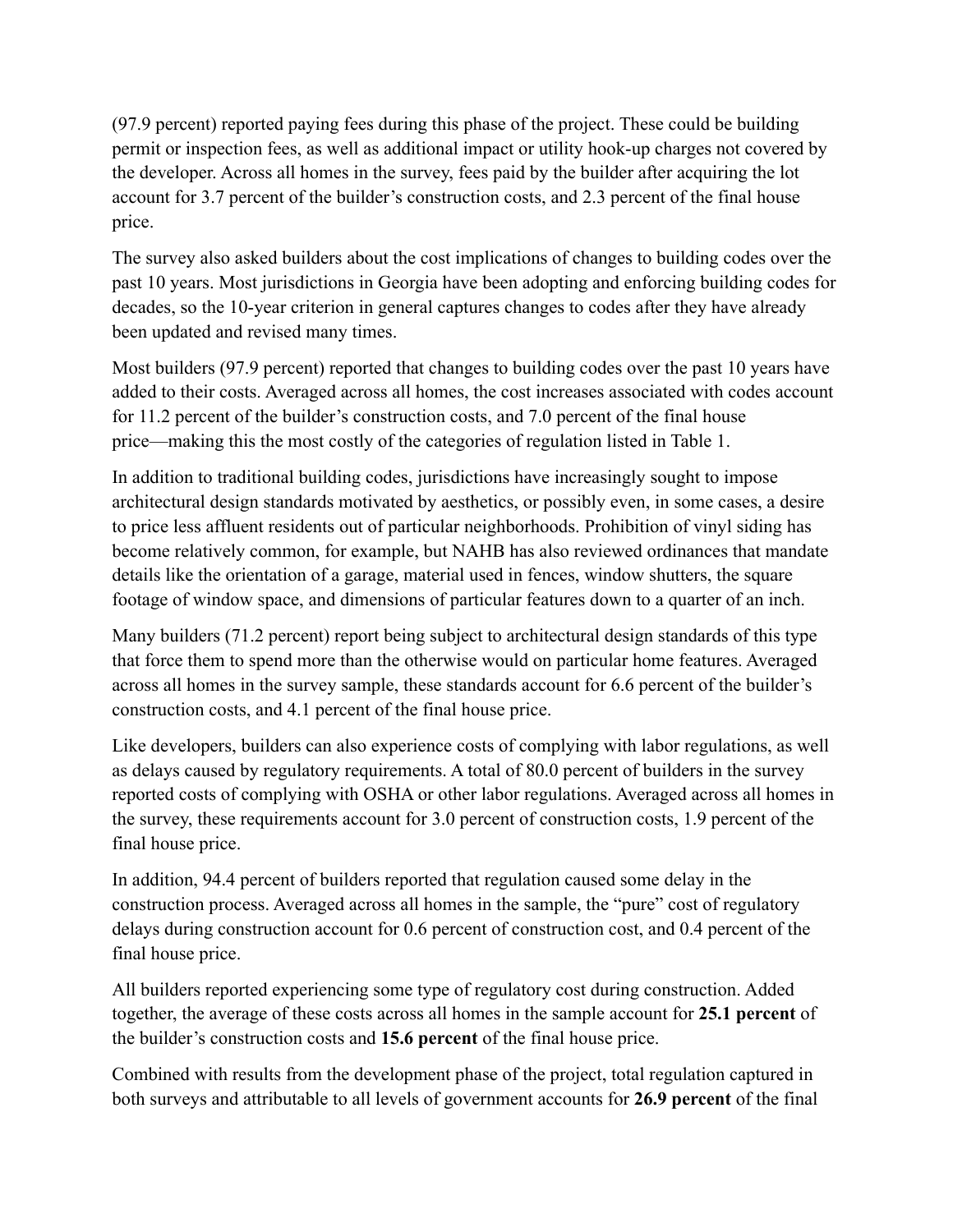house price. Compared to NAHB's national averages, a higher share of Georgia lot developers and builders reported incurring each type of regulatory cost listed in the survey, except for hard costs of compliance during development (where both are 100 percent) and land dedicated to the government (where Georgia is 7.8 percentage points lower). The differences are notably larger among Georgia home builders during construction for architectural design standards **(13.7 percentage points higher)** and OSHA/labor compliance **(16.2 percentage points higher).**

## **Conclusion**

Although workforce shortages and the cost of building materials constitute the bulk of attention on the rising price of homes, this study demonstrates that government regulation is a significant factor in both the supply of housing and the affordability. As the NAHB has observed, home builders in Georgia are "subject to a wide array of regulatory costs, including various fees, standards, and other requirements imposed at different stages of the development and construction process that may be imposed by any combination of federal, state and local governments. The only way to construct a reasonably comprehensive picture of these costs is to collect information from the builders and developers who experience them."

Notably, these regulatory costs contributed **26.9 percent** of the price in a new single-family home, higher than the national average, and disproportionately impactful for consumers seeking entry-level housing. This suggests that local governments are imposing ordinances beyond the national standard, an implication worth further exploration. While regulations may be only "one L" as identified by the state (Laws), it is wise to consider their impact alongside those of Land, Lumber and Labor to ensure a robust housing market for all communities.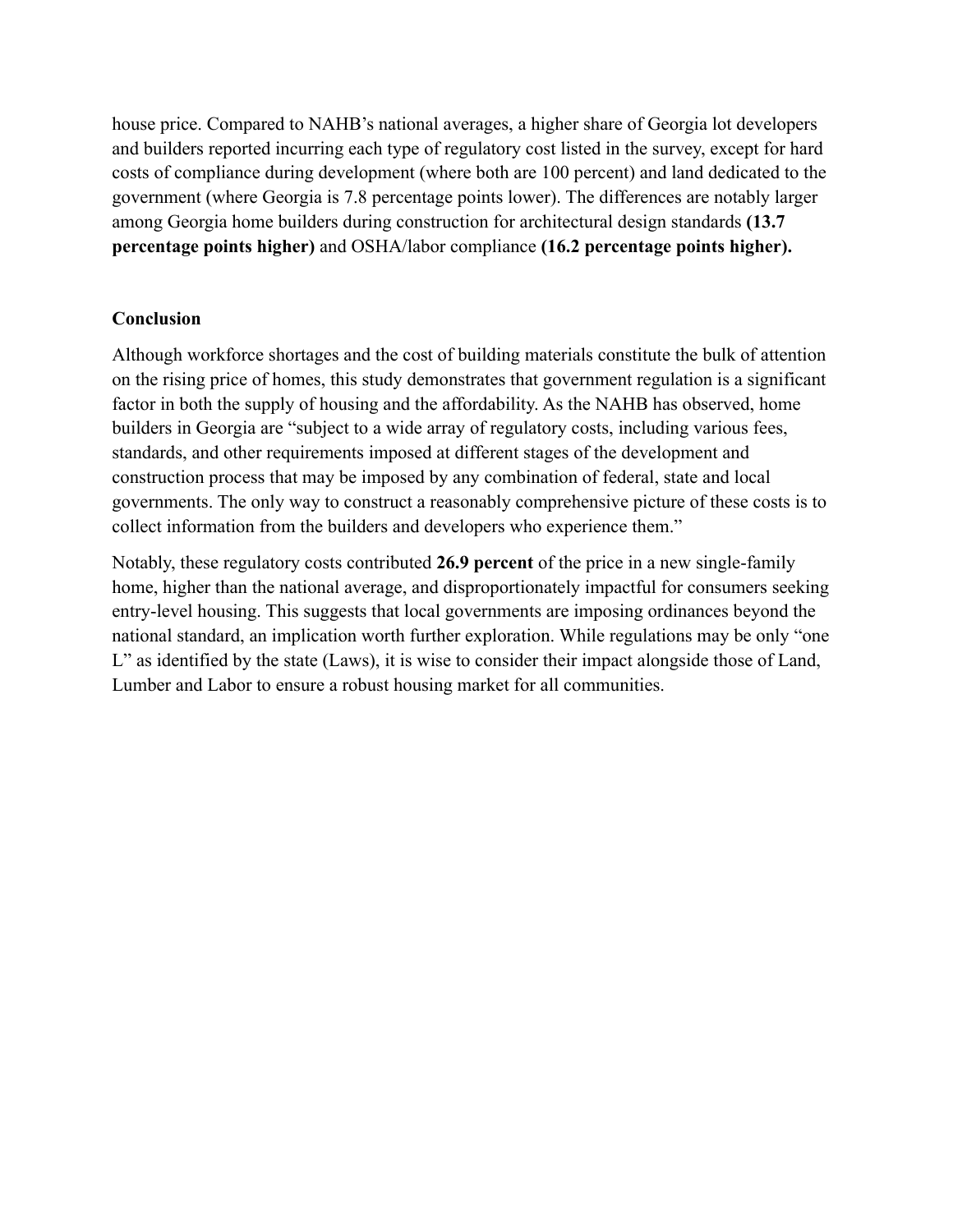### **Appendix I: Assumptions Used in the Calculations**

#### **Land Acquisition and Development of the Lot**

- The finished lot purchased by a builder accounts for 21.4 percent of the final price of a single-family house, based on the average of NAHB Construction Cost surveys conducted between 2002 and 2019. A long run average is used to produce an estimate with a significant shelf life and allow for the possibility that the relatively small sample of homes captured in the latest survey may not be perfectly typical.
- A 20.8 percent mark-up on lots sold to builders, based on the difference between business receipts and the cost of goods sold for the land subdivision industry from the most recent (2013) SOI tax stats published by the IRS. Without a competitive return on investment, developers will not be able to attract capital or get loans underwritten to finance the project, and the lots will not be developed
- The previous two bullets imply that total lot acquisition and development costs account for  $(1-.208) \times$ .214—or 17.0 percent—of the final price of a single-family home.
- Of all land acquisition and lot development costs, 75 percent is financed by a loan. Since 2018 NAHB has collected data on terms for these loans in its quarterly AD&C Financing Survey. Over that span, the average loan-to-cost ratio on A&D loans in the survey has been 75 percent.
- A 6.96 percent interest rate on all land acquisition and development (A&D) loans. Since 2018 the spread over prime (a common way to set interest rates on the loans) has averaged 1.46 percent on A&D loans in NAHB's AD&C Financing Survey. To obtain estimates with a significant shelf life, that spread is applied to a prime rate of 5.5 percent—300 basis points above the median appropriate longer term policy path for the federal funds rate projected by Federal Reserve Board members and Bank presidents.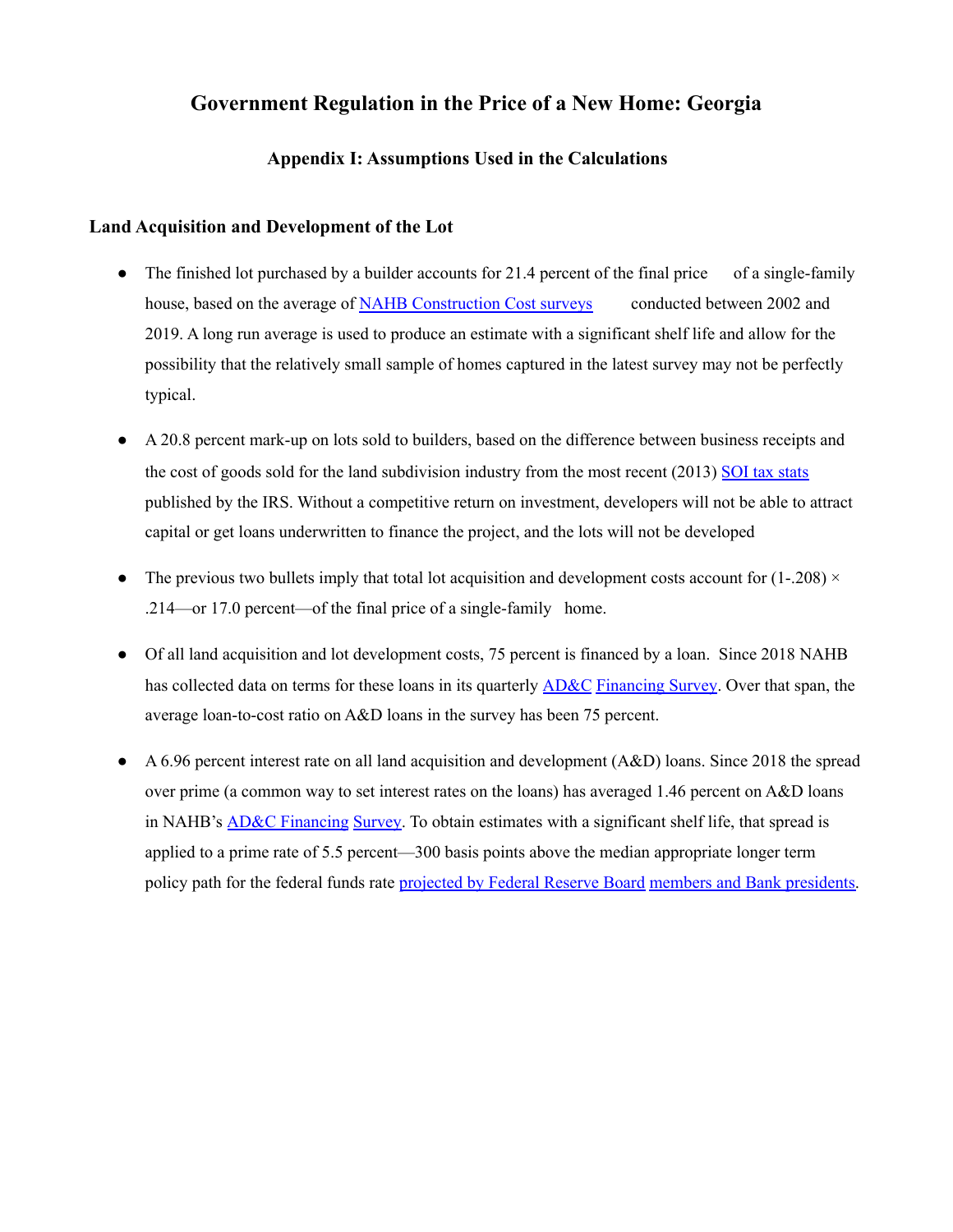• An initial fee of 90 basis points, based on the average on A&D loans since 2018 in NAHB's AD&C Financing Survey.

#### **Construction of the Single-family Structure**

- Construction costs account for 56.6 percent of the house price, based on the average of NAHB Construction Cost surveys conducted between 2002 and 2019.
- A loan is used to finance 86 percent of total construction costs, based on the average loan-to-cost ratio on loans for both speculative and pre-sold single-family construction in NAHB's AD&C Financing Survey since 2018.
- $\bullet$  A 6.65 percent interest rate on all land acquisition and development (A&D), based on the 1.15 percent post-2018 average spread above prime on speculative and pre-sold single-family construction loans in AD&C Financing Survey, and a 5.5 percent prime rate consistent with the median appropriate longer term policy path for the federal funds rate projected by Federal Reserve Board members and Bank presidents.
- An initial fee of 76 basis points, based on the post-2018 average on loans for speculative and pre-sold single-family construction in NAHB's AD&C Financing Survey. Due to the short duration of typical single-family construction loans, the initial points can often be more economically significant the actual interest rate on the outstanding loan balance.
- A 9.6 percent gross profit rate for builders and developers, based on the average rate on NAHB Construction Cost surveys conducted between 2002 and 2019. Without a competitive return above costs, builders will typically be unable to get construction loans underwritten to build the homes.
- A broker's fee of 2.9 percent, based on the "non-construction" cost factor the Census Bureau applies to single-family homes built for sale.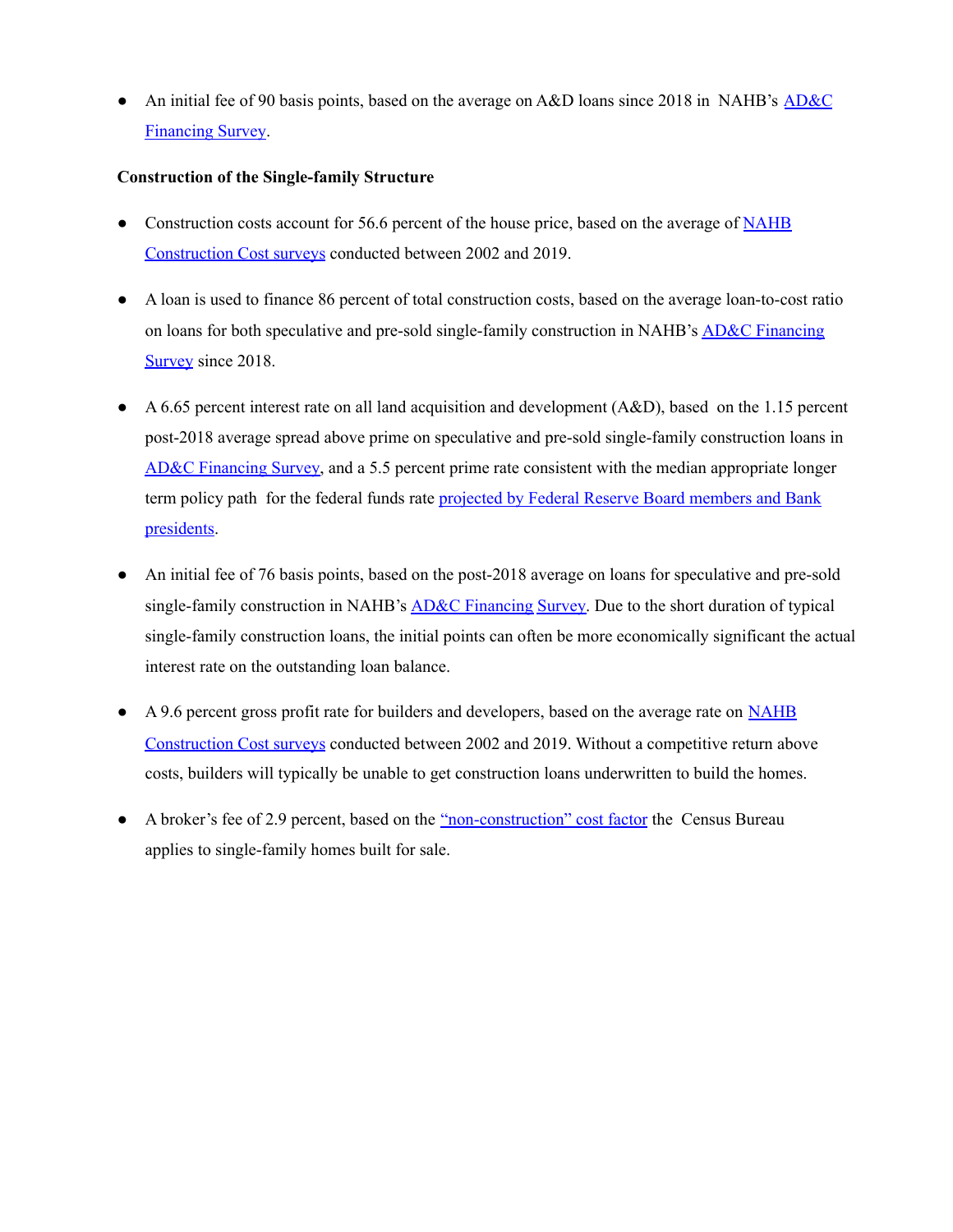#### **Average Time Lags**

Zoning application to start of site work: 16.6 months NAHB 2021 Land Developer Survey of Regulatory Costs

Start of site work to sale of lot to builder: 10.0 months NAHB 2021 Land Developer Survey of Regulatory Costs

Sale of lot to start of construction: 1.0 month

Average length of time from authorization by building permit to start (U.S. Census Bureau with partial funding from HUD) for single-family homes built for sale in 2020, assuming the builder seeks authorization for construction at the same time as purchasing the lot.

Start of construction to completion: 5.9 months

Average length of time from start to completion (U.S. Census Bureau with partial funding from HUD) for single-family homes built for sale in 2020.

Completion to closing: 0.8 months

NAHB tabulation of Survey of Construction microdata (U.S. Census Bureau with partial funding from HUD) indicates that 60 percent of single-family homes built for sale and completed in 2019 were sold before they were completed. These homes are assumed to close at the same time as the completion. The other 40 percent are assumed to close slightly more than 2 months after completion, based on the average time it takes to sell an existing home reported by Zillow.

#### **Impact of Costs on House Price**

The above assumptions imply the following mark-up percentages that vary depending on when a particular cost is imposed on a developer, builder or home buyer:

|           | Additional Charges Passed on to the Home Buyer<br>Depending on When a Cost is Incurred |
|-----------|----------------------------------------------------------------------------------------|
| $0.00\%$  | Cost imposed directly on buyer at closing                                              |
| 14.94%    | Cost incurred by builder during construction                                           |
| $16.35\%$ | Cost Incurred at start of construction                                                 |
| 16.82%    | Cost incurred when applying for building permit                                        |
| 27.63%    | Cost incurred during site development                                                  |
| 30.17%    | Cost incurred when applying for development approval                                   |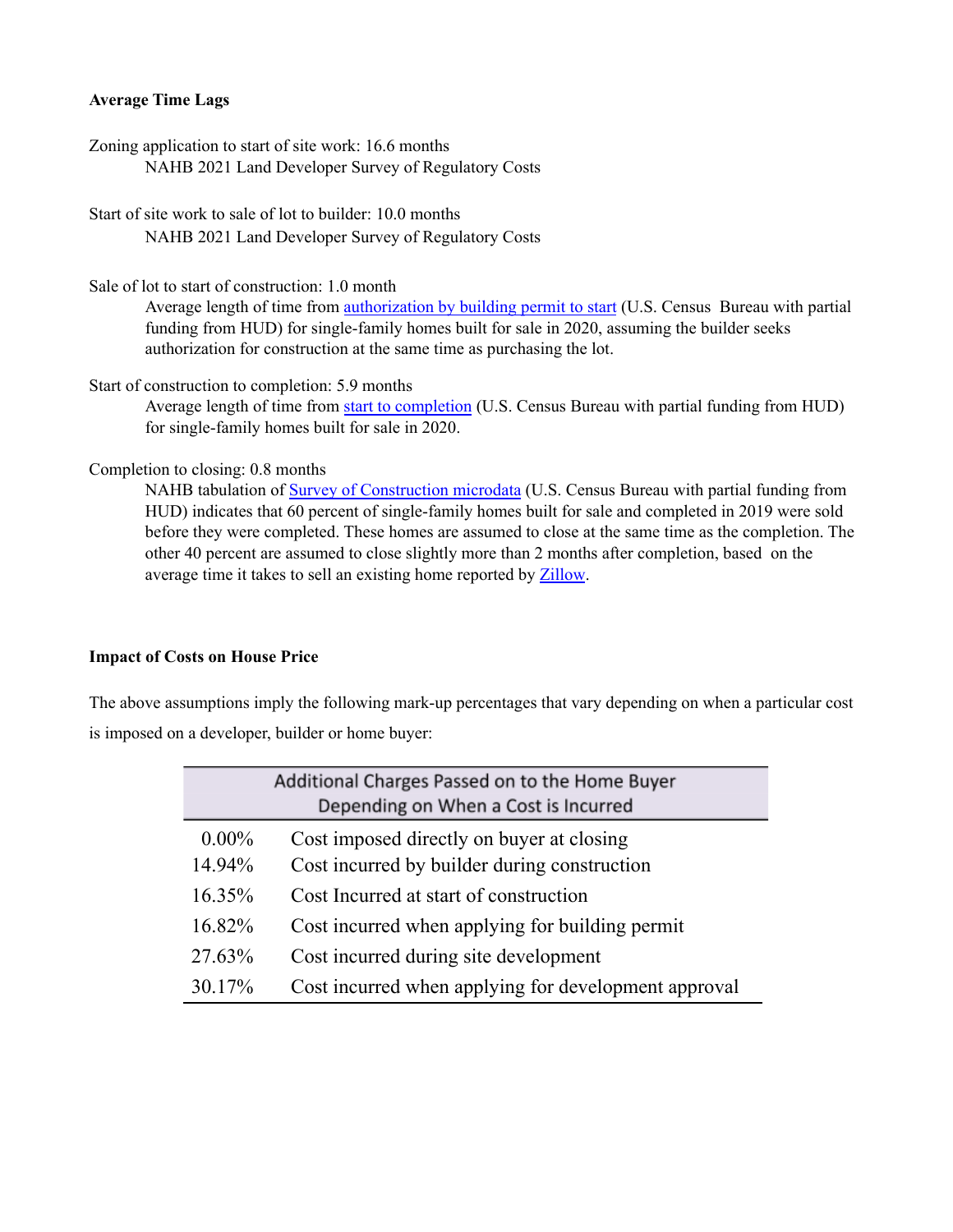## **Appendix II: 2021Land Developer Survey on Regulatory Costs**

## **1. What is your local Home Builders of Georgia membership affiliation?**

## **2. Does your company have substantial experience in acquiring raw land, developing finished lots and selling them to builders?**

 $\Box$  Yes  $\Box$  No

[If "Yes," please answer questions 3-10. If "No" end survey]

Please answer questions 3-10 for a typical project to develop finished lots to sell to a builder (or multiple builders). Please estimate your responses, to the best of your ability, as percentages of the total cost for land acquisition and lot development.

3. **For a typical piece of land, how much does it cost to apply for zoning approval, as a % of total land acquisition and lot development cost?** *(Include costs of fiscal or traffic impact or other studies, and any review or other fees that must be paid by time of application. Please enter "0" if there are typically no application costs).*

**%**

**4. For a typical project, how many months does it take between the time you apply for zoning approval and the time you begin site work?**

**Months**

5. Between the time you begin site work and the time you sell the lots, how much does it cost to **comply with regulations, as a % of total land acquisition and lot development cost?** *(Include* costs of complying with environmental or other regulations as well as the cost of hook-up or impact or other fees. Do not include cost of labor regulations, as they are covered in Question 7). Please enter *"0" if cost of complying with these regulations is zero).*

**%**

6. For your typical project, what is the value of any land that must be dedicated to the local **government or otherwise left unbuilt (for parks, open green space, etc.), as a % of total land acquisition and lot development cost?** *(Please enter "0" if dedicating land is required infrequently).*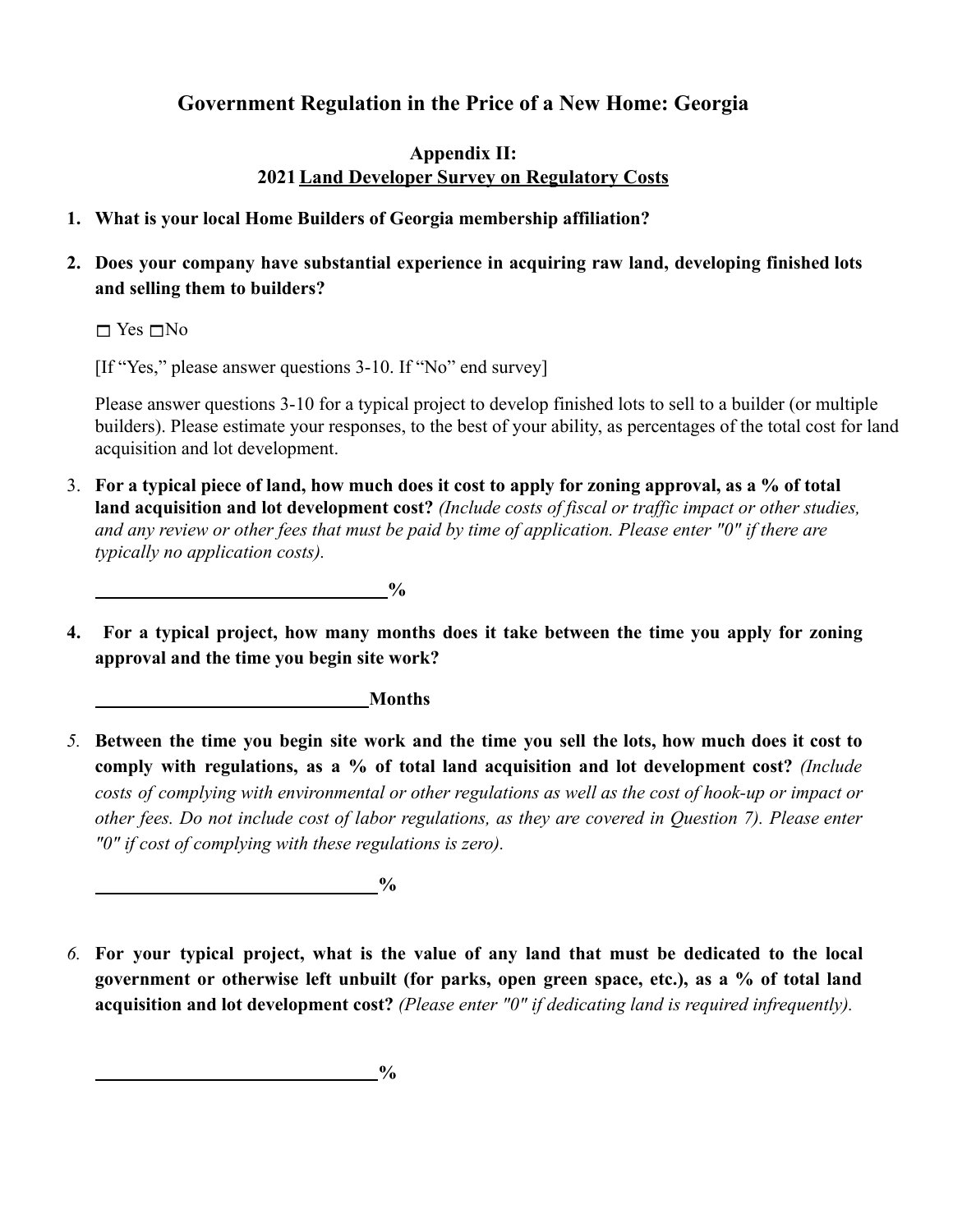*7.* **How much do development requirements that go beyond what you would otherwise do (e.g. setbacks, property layout, landscaping, etc.) add to your cost, as a % of total land acquisition and lot development cost?** *(Please enter "0" if the jurisdiction's requirements don't go substantially beyond what you would normally do).*

*8.* **How much does complying with OSHA or other labor regulations cost, as a % of total land acquisition and lot development cost?** *(Please enter "0" if labor regulations have no substantial impact on development costs).*

**% Don't know/use of subs makes it impossible to estimate**

*(a) (b) (b) (b) (b) (b) (b) (d) (d) (d) (d) (d) (d) (d) (d) (d) (d) (d) (d) (d) (d) (d) (d) (d) (d) (d) (d) (d)* 

9. How many months does it typically take between the time you begin site work and the time you **sell the lots to a builder (or builders)?**

**Months**

*10.* **How much extra time (in months) overall does complying with regulations add to the development process?** *(Please enter "0" if regulations typically cause no substantial delay).*

**Months**